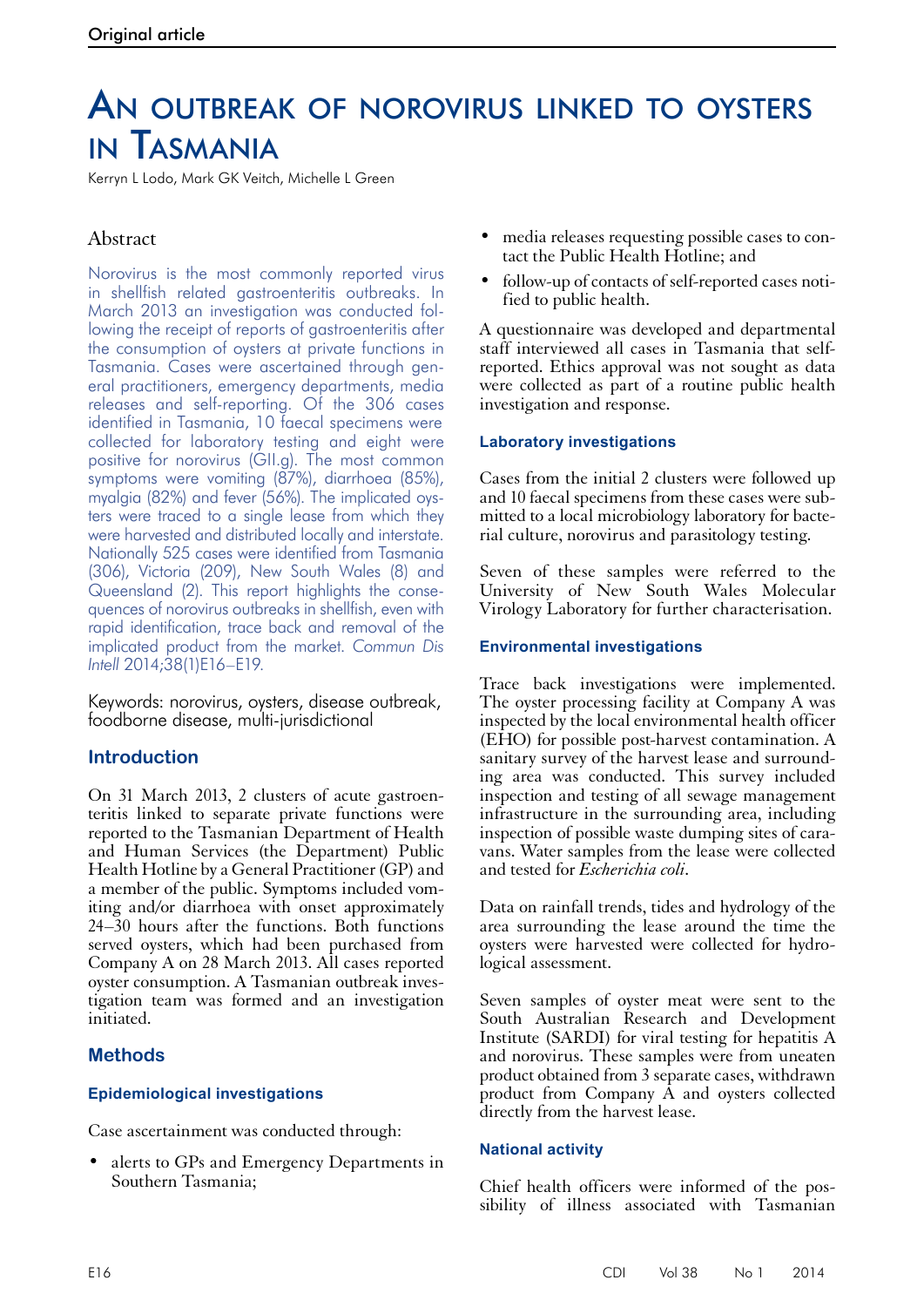oysters on 2 April. A national alert was circulated through OzFoodNet (Australian network for the surveillance of foodborne diseases) on 3 April. At an OzFoodNet teleconference on 4 April, a multijurisdictional outbreak was declared.

#### **Results**

#### **Epidemiological results**

In the initial 2 clusters, all those who consumed oysters became ill (Table). These oysters were the only food common to both functions. Five additional clusters of illness were notified the following day. The attack rate of Company A oysters ranged from 86%–100% in groups reported over the course of the outbreak.

Tasmanian cases were defined as:

**Confirmed case:** A person who had been ill with vomiting and/or diarrhoea with onset on or after the 25 March who has reported eating Tasmanian oysters purchased from Company A between 24 and 31 March, and had a faecal specimen where norovirus has been detected.

**Probable case:** A person who had been ill with vomiting and/or diarrhoeas with onset on or after 25 March who has reported eating Tasmanian oysters purchased from Company A between 24 and 31 March.

**Suspected case:** A person who had been ill with vomiting and/or diarrhoea with onset on or after 25 March, who has been reported as eating oys- ters purchased from Company A between 24 and 31 March by a confirmed or probable case, but who was not contacted for interview to ascertain all details.

In Tasmania, there were 306 cases identified that met one of the case definitions. Interviews were conducted with 128 confirmed and probable cases who reported a further 178 suspected cases. The suspected cases were not followed further. It was felt that sufficient data had been collected to iden- tify the source of illness and implement control measures. These cases are not included in the fol- lowing descriptive epidemiological analysis.

Of the 128 confirmed and probable cases interviewed, the average age was 50 years (range 13–78) with a sex distribution of 53% female and 47% male. The median incubation period was 31.5hours (mean 29.5, range 5–58 hours) and the median duration of illness was 48 hours. Onsets of illness occurred between 28 March and 3 April 2013 (Figure). Symptoms reported included vomiting (87%), diarrhoea (85%), myalgia (82%) and fever (56%). Twenty-two cases (17%) sought medical attention, and 1 case reported hospital admission.

#### **Figure: Cases of gastrointestinal illness associated with Company A oyster consumption in Tasmania, 26 March to 5 April 2013, by onset date**



Information on the preparation of oysters con- sumed by cases was collected during interviews. The majority of cases (66%) ate raw oysters only, 13% of cases ate cooked oysters only, and 18% ate a combination of both. Respondents reported consuming oysters in quantities ranging from one to 36 before illness. The most frequently reported number of oysters eaten was six.

#### **Laboratory results**

Of the 10 human samples sent for testing, 8 faecal specimens had norovirus detected and 1 sample also had *Campylobacter* detected. All 7 samples sent to the University of New South Wales Molecular Virology Laboratory had norovirus GII.1 detected with 2 representative samples further tested and identified as being a recombinant strain (GII.g).

#### **Table: Attack rates of gastroenteritis in initial cohorts notified**

|                   | <b>Attendees</b> | Number consuming<br>oysters | Number symptomatic | <b>Attack rate</b> |
|-------------------|------------------|-----------------------------|--------------------|--------------------|
| <b>Function 1</b> |                  |                             |                    | 100%               |
| Function 2        |                  |                             |                    | 100%               |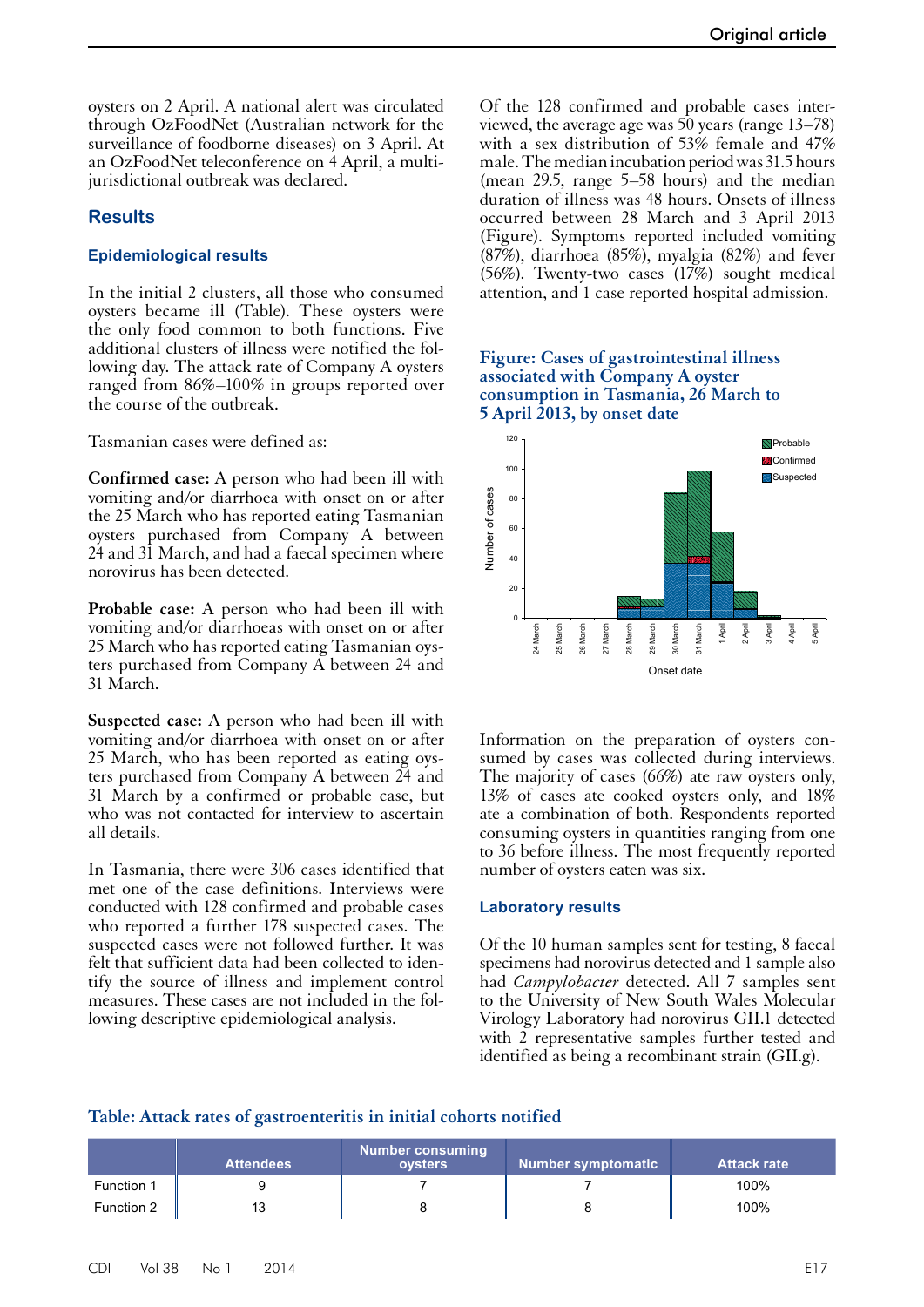# **Environmental results**

The sanitary survey of the environment of the area surrounding the harvest lease of Company A, including fluorescein dye testing and visual inspection of waste water infrastructure, identified a private sewerage pipe that was leaking underwater. The sewerage lagoons and pump station were fully functional with no evidence of leakage or overflow. Water samples collected during the sanitary survey of the harvest lease all had *E. coli* levels <10 cfu/100 mL. No evidence of waste dumping by boats or caravans or post-harvest contamination was found.

Hydrological assessment found falling tides flowed over the broken pipe and across the implicated lease. Peak flow times of the broken pipe were compared with tidal movements and high and mid falling tides coincided with the peak flow in the week before the harvest period of the implicated oysters.

Testing for norovirus in oyster meat samples by SARDI using the ISO/CEN standard method found trace levels of norovirus genogroup II (GII) RNA in two live un-shucked oysters from Company A using reverse transcription time polymerase chain reaction. The significance of this result is unknown as there is no threshold infectivity limit detectable by polymerase chain reaction and there was not enough RNA for sequencing to further characterise the virus to genotype level<sup>1</sup>. All tests were negative for hepatitis A.

#### **Outbreak management**

The investigation of this outbreak was rapidly undertaken following the initial notification of the two clusters on 31 March 2013. Descriptive evidence suggested oysters were the source and given the timing of the outbreak at Easter, rapid action was necessary to prevent further cases. The harvest lease was closed by Company A on advice from the Tasmanian Shellfish Quality Assurance Program (TSQAP) and the product withdrawn from sale from Company A's shop front the same day. This lease was identified as the only location this producer had harvested oysters sold during this period. Of 1,600 dozen oysters in the Tasmanian market, 600–700 dozen were withdrawn locally.

The damaged sewerage pipe was crimped and the leak stopped. The owners of the pipe were notified and served an abatement notice. A second oyster lease nearby was closed as a precaution. The harvest lease was re-opened on 3 January 2014, in line with TSQAP protocols.

#### **National response**

More than 4,500 dozen oysters were distributed outside Tasmania. Authorities in Victoria, New South Wales and Queensland investigated local distribution and implemented withdrawal of Company A oysters. Withdrawal was difficult in some states due to mislabelling of oysters and the common practice of co-mingling product at the point of sale.

In total, 525 cases of illness associated with the consumption of Tasmanian oysters were identified in Australia, from Tasmania (306), Victoria (209), New South Wales (8) and Queensland (2), including 17 confirmed as norovirus. Of those in Victoria, 165 were linked with 4 point source outbreaks at large food premises and the remainder from retail outlets and smaller food outlets. Cases in New South Wales were associated with a single retail outlet and Queensland cases were linked to a restaurant, all supplied with Tasmanian oysters from the implicated harvest of Company A.

# **Discussion**

This outbreak progressed rapidly. Initial descriptive evidence included symptoms and incubation periods consistent with suspected norovirus infection (later confirmed with faecal specimen testing). Oysters from a common supplier were associated with initial clusters with high attack rates. The oysters from Company A were therefore withdrawn from sale as a precautionary measure. Although this action was taken within hours of the initial cluster being notified to the Department, there were more than 300 cases identified in Tasmania, and likely more that did not present to a medical practitioner or contact the Department.

Rapid identification of this outbreak and with- drawal of oysters may have prevented additional cases. However, the low infective dose of norovi- rus and high risk food, combined with a holiday traditionally associated with increased seafood consumption, still resulted in a large outbreak. Withdrawal or recall was made difficult by the rapid local and interstate distribution, rapid con- sumption of this product and a lack of labelling at the consumer level. This was further compounded in this outbreak by the common practice of comingling of oysters at retail outlets, and mislabelling of some oysters in the distribution chain.

Of the 306 cases in Tasmania, the number of samples available for testing was limited to 10, with 8 positive for norovirus (GII.g). While the number of specimens was small due to the timing